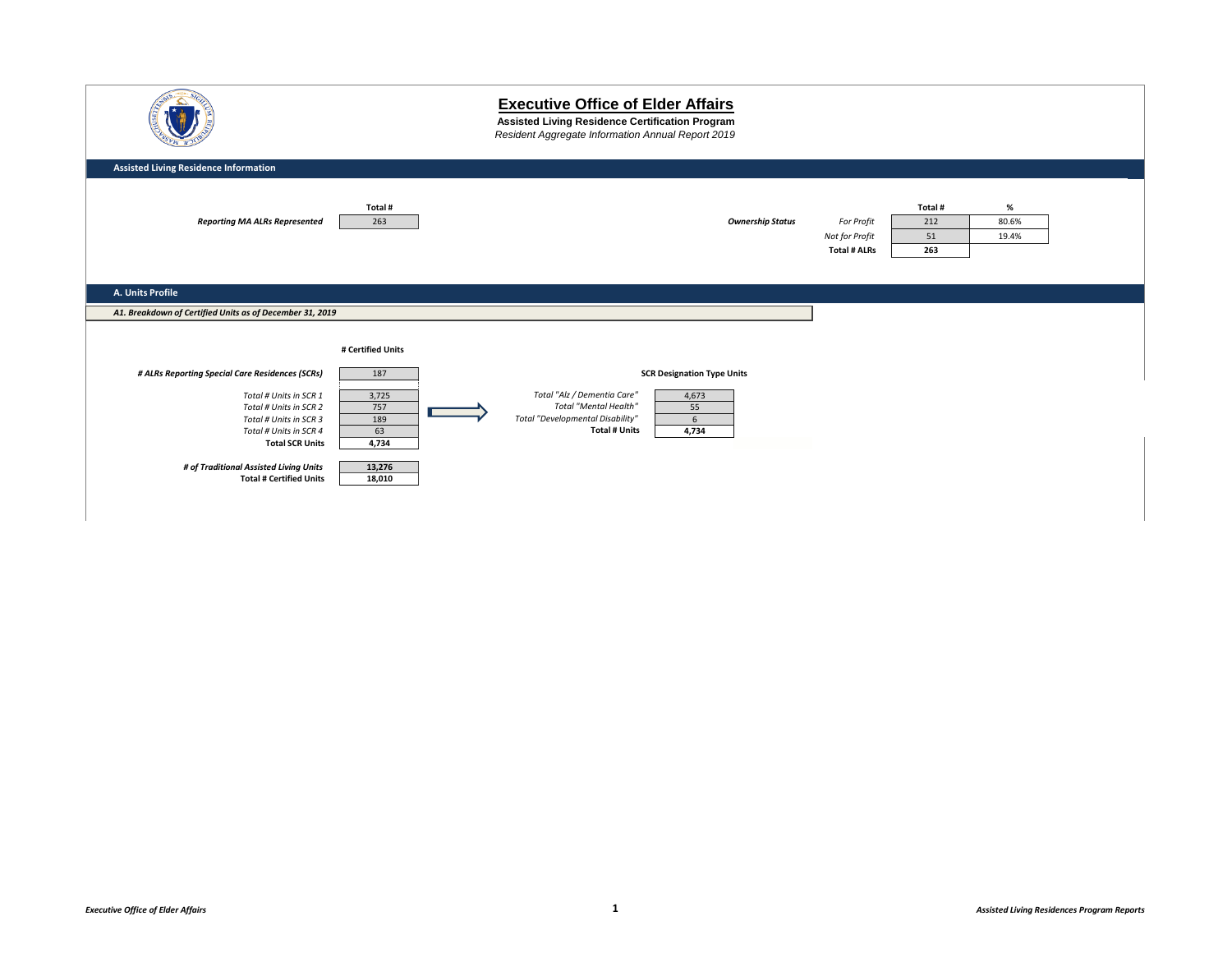

**Assisted Living Residence Certification Program** *Resident Aggregate Information Annual Report 2019*

#### **B. Resident Profile & Demographics**

#### *B1. Age & Sex as of December 31, 2019*

|           |          | <b>SCR 1 Residents</b> |          |          | <b>SCR 2 Residents</b><br><b>SCR 3 Residents</b> |          |          | <b>SCR 4 Residents</b> |          |          |          |          |
|-----------|----------|------------------------|----------|----------|--------------------------------------------------|----------|----------|------------------------|----------|----------|----------|----------|
| Age Range | # Male   | # Female               | Subtotal | # Male   | # Female                                         | Subtotal | # Male   | # Female               | Subtotal | # Male   | # Female | Subtotal |
| < 50      | $\Omega$ |                        |          |          | $\Omega$                                         |          |          |                        | ſ        | $\Omega$ |          | n        |
| $50 - 54$ |          |                        |          |          |                                                  |          | $\Omega$ |                        | $\Omega$ | $\Omega$ | $\Omega$ | $\Omega$ |
| $55 - 59$ |          |                        | ΠL       |          |                                                  |          |          |                        |          |          |          | $\Omega$ |
| $60 - 64$ | 10       | 22                     | 32       |          |                                                  |          |          |                        |          | $\Omega$ |          | $\Omega$ |
| $65 - 69$ | 31       | 41                     | 72       | 11       | 20                                               | 31       |          |                        |          |          |          | n        |
| $70 - 74$ | 58       | 152                    | 210      | 12       | 44                                               | 56       |          | 11                     | 14       |          |          |          |
| 75 - 79   | 107      | 311                    | 418      | 30       | 58                                               | 88       |          | 17                     | 24       |          |          | 10       |
| $80 - 84$ | 174      | 568                    | 742      | 35       | 100                                              | 135      |          | 20                     | 27       |          |          | q        |
| 85 - 89   | 273      | 776                    | 1,049    | 31       | 118                                              | 149      |          | 31                     | 40       |          |          | 10       |
| $90 - 94$ | 211      | 718                    | 929      | 25       | 107                                              | 132      |          | 32                     | 42       |          |          |          |
| 95 - 99   | 66       | 297                    | 363      | 12       | 45                                               | 57       |          |                        |          | $\Omega$ |          |          |
| $100 +$   | 12       | 45                     | 57       | $\Omega$ |                                                  |          | $\Omega$ |                        |          | $\Omega$ | $\Omega$ | n        |
| Total     | 950      | 2,939                  | 3,889    | 161      | 506                                              | 667      | 42       | 122                    | 164      | 16       | 22       | 38       |

|                  |        | <b>Traditional Unit Residents</b> |          |              | <b>Total Special Care Unit Residents</b> |          |        | <b>All Residents</b> |        |      |
|------------------|--------|-----------------------------------|----------|--------------|------------------------------------------|----------|--------|----------------------|--------|------|
| <b>Age Range</b> | # Male | # Female                          | Subtotal | # Male       | # Female                                 | Subtotal | # Male | # Female             | Total  | %    |
| < 50             |        | 10                                | 17       | $\mathbf{0}$ |                                          |          |        | 14                   | 21     | 0%   |
| $50 - 54$        | 16     | $\mathbf{q}$                      | 25       |              |                                          |          | 19     | 11                   | 30     | 0%   |
| $55 - 59$        | 38     | 41                                | 79       | 6            | 11                                       | 17       | 44     | 52                   | 96     | 1%   |
| $60 - 64$        | 87     | 91                                | 178      | 16           | 26                                       | 42       | 103    | 117                  | 220    | 1%   |
| $65 - 69$        | 160    | 212                               | 372      | 44           | 63                                       | 107      | 204    | 275                  | 479    | 3%   |
| $70 - 74$        | 275    | 470                               | 745      | 75           | 208                                      | 283      | 350    | 678                  | 1,028  | 6%   |
| $75 - 79$        | 337    | 801                               | 1,138    | 148          | 392                                      | 540      | 485    | 1,193                | 1,678  | 10%  |
| $80 - 84$        | 497    | 1,409                             | 1,906    | 222          | 691                                      | 913      | 719    | 2,100                | 2,819  | 17%  |
| $85 - 89$        | 869    | 2,263                             | 3,132    | 316          | 932                                      | 1,248    | 1,185  | 3,195                | 4,380  | 26%  |
| $90 - 94$        | 761    | 2,287                             | 3,048    | 247          | 861                                      | 1,108    | 1,008  | 3,148                | 4,156  | 25%  |
| $95 - 99$        | 329    | 992                               | 1,321    | 80           | 348                                      | 428      | 409    | 1,340                | 1,749  | 10%  |
| $100 +$          | 40     | 171                               | 211      | 12           | 51                                       | 63       | 52     | 222                  | 274    | 2%   |
| Total            | 3,416  | 8,756                             | 12,172   | 1,169        | 3,589                                    | 4,758    | 4,585  | 12,345               | 16,930 | 100% |
|                  | 20%    | 52%                               | 72%      | 7%           | 21%                                      | 28%      | 27%    | 73%                  | 100%   |      |

| B2. Residents with a Medical Diagnosis of Alzheimer's Disease or Related Dementia as of December 31, 2019 |       |       |       |     |  |  |  |  |
|-----------------------------------------------------------------------------------------------------------|-------|-------|-------|-----|--|--|--|--|
| # Traditional<br># Residents<br>% Residents<br># SCR                                                      |       |       |       |     |  |  |  |  |
|                                                                                                           |       |       |       |     |  |  |  |  |
| Alzheimer's or Related Dementia                                                                           | 4.365 | 2.997 | 7.362 | 43% |  |  |  |  |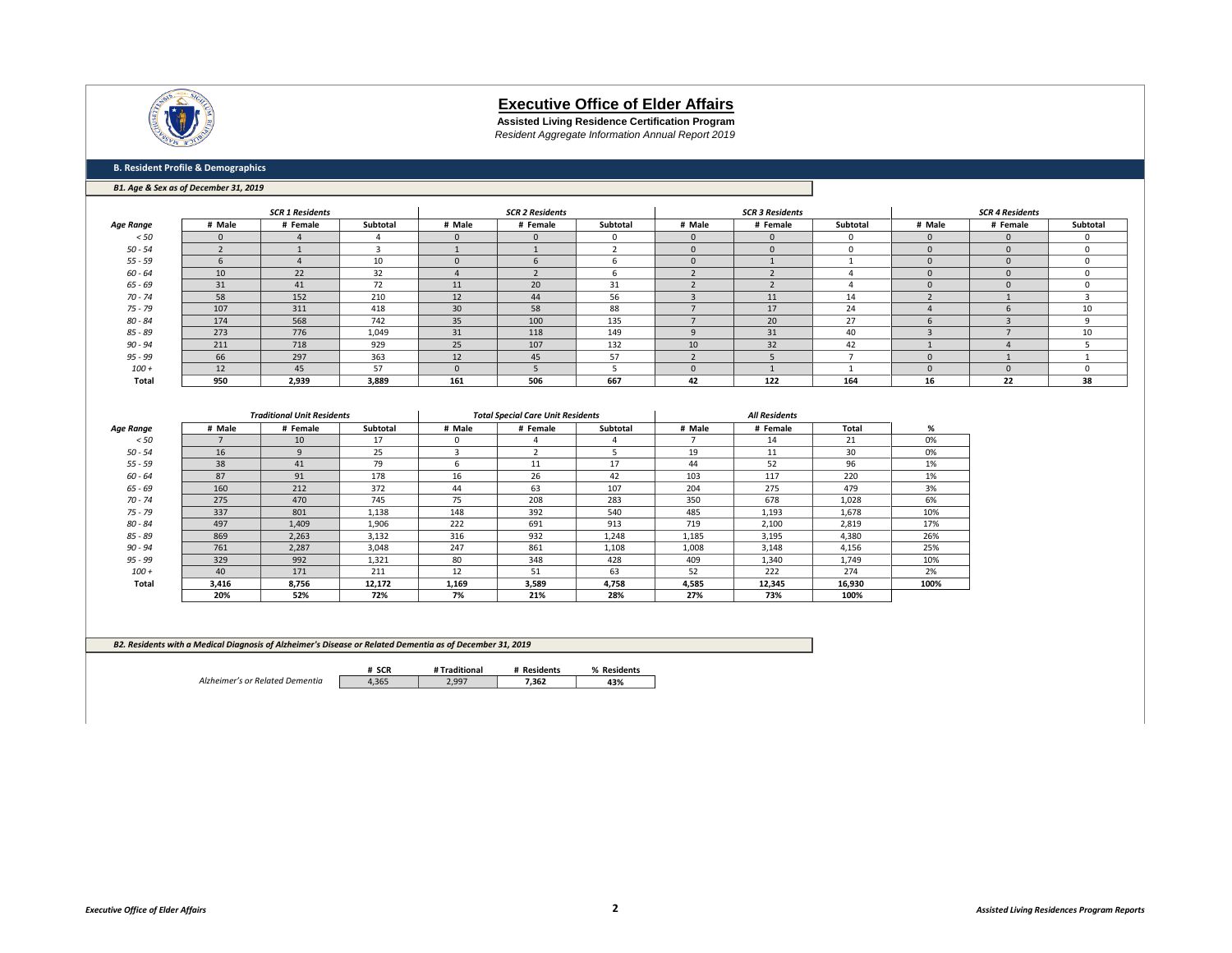

**Assisted Living Residence Certification Program**

*Resident Aggregate Information Annual Report 2019*

| B3. Residents Receiving Self-Administered Medication Management (SAMM) / Limited Medication Administration (LMA) as of December 31, 2019 |                      |                                                    |             |             |       |       |
|------------------------------------------------------------------------------------------------------------------------------------------|----------------------|----------------------------------------------------|-------------|-------------|-------|-------|
| <b>B3.a</b>                                                                                                                              |                      |                                                    |             |             |       |       |
|                                                                                                                                          |                      |                                                    |             |             |       |       |
|                                                                                                                                          |                      |                                                    | "No"        | %           | "Yes" | %     |
| Does the Residence offer Limited Medication Administration (LMA) as a service?                                                           |                      |                                                    | 107         | 41.2%       | 153   | 58.8% |
|                                                                                                                                          |                      |                                                    |             |             |       |       |
| <b>B3.b</b>                                                                                                                              |                      |                                                    |             |             |       |       |
|                                                                                                                                          | # SCR                | # Traditional                                      | # Residents | % Residents |       |       |
| <b>SAMM Only</b>                                                                                                                         | 1,995                | 6,767                                              | 8,762       | 52%         |       |       |
| <b>LMA Only</b>                                                                                                                          | 2,287                | 473                                                | 2,760       | 16%         |       |       |
| <b>Both SAMM &amp; LMA</b>                                                                                                               | 330                  | 276                                                | 606         | 4%          |       |       |
| Neither SAMM / LMA                                                                                                                       | 146                  | 4,656                                              | 4,802       | 28%         |       |       |
| Total                                                                                                                                    | 4,758                | 12,172                                             | 16,930      | 100%        |       |       |
|                                                                                                                                          |                      |                                                    |             |             |       |       |
|                                                                                                                                          |                      |                                                    |             |             |       |       |
| <b>B3.c</b>                                                                                                                              | Jan                  | Feb                                                | Mar         | Apr         | May   | Jun   |
| Monthly Total # Residents Receiving SAMM                                                                                                 | 8,736                | 8,762                                              | 8,797       | 8,848       | 8,938 | 9,012 |
| Monthly Total # Residents Receiving LMA                                                                                                  | 2,954                | 2,993                                              | 3,005       | 3,037       | 3,074 | 3,074 |
|                                                                                                                                          |                      |                                                    |             |             |       |       |
|                                                                                                                                          | Jul                  | Aug                                                | Sep         | Oct         | Nov   | Dec   |
| Monthly Total # Residents Receiving SAMM                                                                                                 | 9,056                | 9,118                                              | 9,125       | 9,168       | 9,165 | 9,104 |
| Monthly Total # Residents Receiving LMA                                                                                                  | 3,109                | 3,142                                              | 3,162       | 3,215       | 3,269 | 3,328 |
|                                                                                                                                          |                      |                                                    |             |             |       |       |
|                                                                                                                                          |                      |                                                    |             | #           |       |       |
|                                                                                                                                          |                      | Average Monthly SAMM Resident Count                |             | 8,986       |       |       |
|                                                                                                                                          |                      | Average Monthly LMA Resident Count                 |             | 3,113       |       |       |
|                                                                                                                                          |                      | <b>Average Monthly Total Medication Assistance</b> |             | 12,099      |       |       |
|                                                                                                                                          |                      |                                                    |             |             |       |       |
|                                                                                                                                          |                      |                                                    |             |             |       |       |
| B4. Residents Receiving Assistance with Activities of Daily Living (ADLs) as of December 31, 2019                                        |                      |                                                    |             |             |       |       |
|                                                                                                                                          |                      |                                                    |             |             |       |       |
| None                                                                                                                                     | # Residents<br>3,257 | % Residents<br>19%                                 |             |             |       |       |
| Assistance with Bathing                                                                                                                  | 11,159               | 66%                                                |             |             |       |       |
| Assistance with Dressing / Undressing                                                                                                    | 9,108                | 54%                                                |             |             |       |       |
| Assistance with Grooming / Hygiene                                                                                                       | 7,687                | 45%                                                |             |             |       |       |
| Assistance with Ambulation                                                                                                               | 4,601                | 27%                                                |             |             |       |       |
| Assistance with Eating                                                                                                                   | 1,784                | 11%                                                |             |             |       |       |
|                                                                                                                                          | 5,583                |                                                    |             |             |       |       |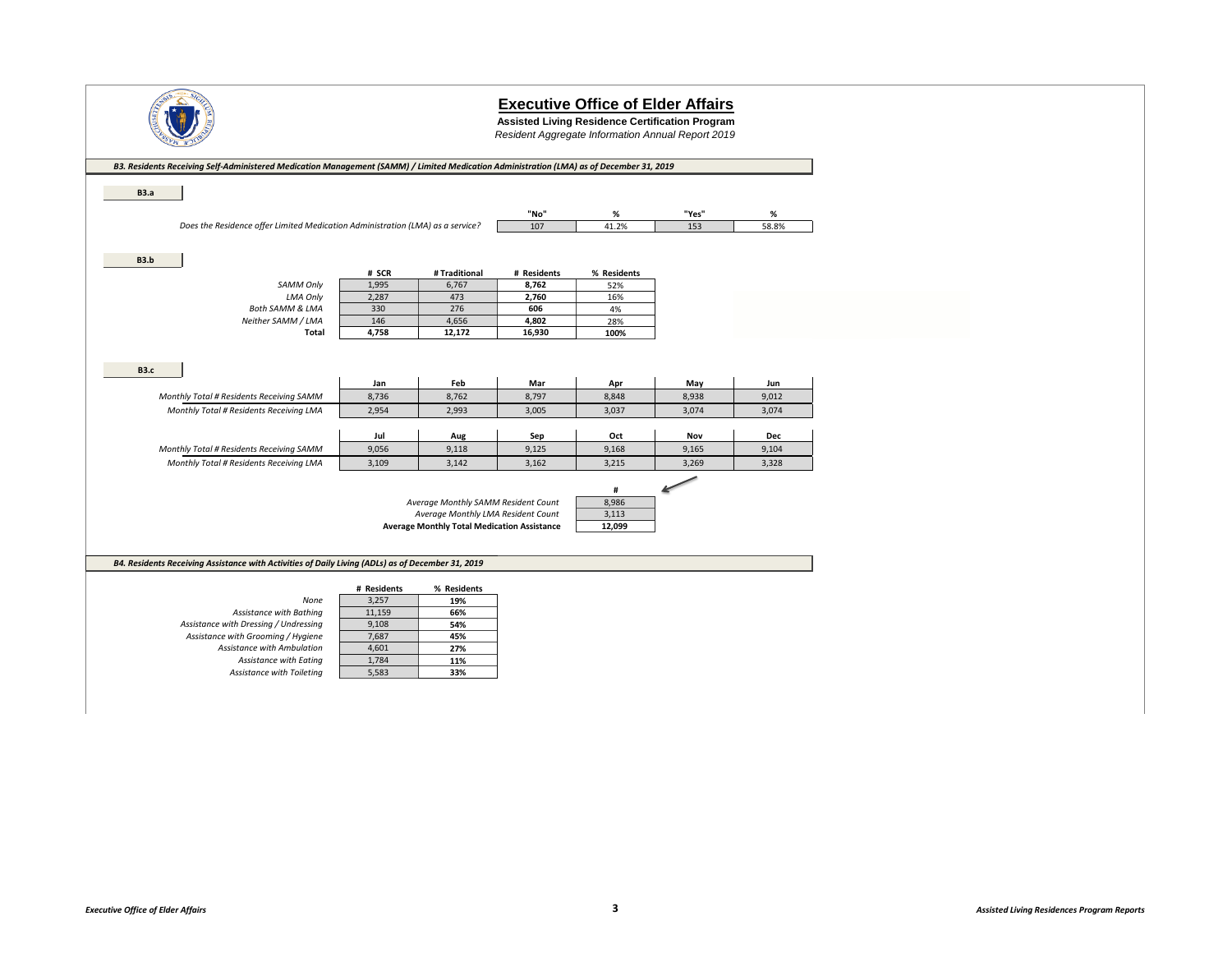

**Assisted Living Residence Certification Program** *Resident Aggregate Information Annual Report 2019*

| B5. Residents Grouped by Number of ADLs as of December 31, 2019                                        |                    |               |             |             |       |       |
|--------------------------------------------------------------------------------------------------------|--------------------|---------------|-------------|-------------|-------|-------|
|                                                                                                        | # Residents        | % Residents   |             |             |       |       |
| 0                                                                                                      | 3,637              | 21%           |             |             |       |       |
| $\mathbf{1}$                                                                                           | 2,603              | 15%           |             |             |       |       |
| $\overline{2}$                                                                                         | 2,541              | 15%           |             |             |       |       |
| 3                                                                                                      | 2,778              | 16%           |             |             |       |       |
|                                                                                                        | 2,413              | 14%           |             |             |       |       |
| 5                                                                                                      | 1,878              | 11%           |             |             |       |       |
| 6                                                                                                      | 1,080              | 6%            |             |             |       |       |
| Total                                                                                                  | 16,930             | 100%          |             |             |       |       |
|                                                                                                        |                    |               |             |             |       |       |
|                                                                                                        |                    |               |             |             |       |       |
|                                                                                                        |                    |               |             |             |       |       |
| B6. Residents that received any of the following Long Term Services & Supports as of December 31, 2019 |                    |               |             |             |       |       |
|                                                                                                        |                    |               |             |             |       |       |
|                                                                                                        | # SCR              | # Traditional | # Residents | % Residents |       |       |
| Group Adult Foster Care (GAFC)                                                                         | 26                 | 451           | 477         | 3%          |       |       |
| Senior Care Options (SCO)                                                                              | 20                 | 350           | 370         | 2%          |       |       |
| Program of the All-Inclusive Care of the Elderly (PACE)                                                | 196                | 898           | 1,094       | 6%          |       |       |
| One Care<br>Total                                                                                      | $\mathbf 0$<br>242 | 5<br>1,704    | 5<br>1,946  | 0%<br>11%   |       |       |
|                                                                                                        |                    |               |             |             |       |       |
|                                                                                                        |                    |               |             |             |       |       |
|                                                                                                        |                    |               |             |             |       |       |
| B7. Residents that received any of the following Subsidy Assistance as of December 31, 2019            |                    |               |             |             |       |       |
|                                                                                                        |                    |               |             |             |       |       |
|                                                                                                        |                    |               | "No"        | $\%$        | "Yes" | $\%$  |
| Does the ALR have Housing Affordability Restrictions from State / Federal / Local Housing Finance      |                    |               | 221         | 84.0%       | 42    | 16.0% |
| Requirements? (e.g. 40B, Low Income Housing Tax Credits, Project Based Vouchers)                       |                    |               |             |             |       |       |
|                                                                                                        |                    |               |             |             |       |       |
|                                                                                                        |                    |               |             |             |       |       |
|                                                                                                        | # SCR              | # Traditional | # Residents | % Residents |       |       |
| <b>Section 8 Rental Assistance</b>                                                                     | $\overline{4}$     | 238           | 242         | 1%          |       |       |
| MA Rental Voucher Progra, (MRVP) Rental Assistance                                                     | 8                  | 76            | 84          | 0%          |       |       |
| Total                                                                                                  | 12                 | 314           | 326         | 2%          |       |       |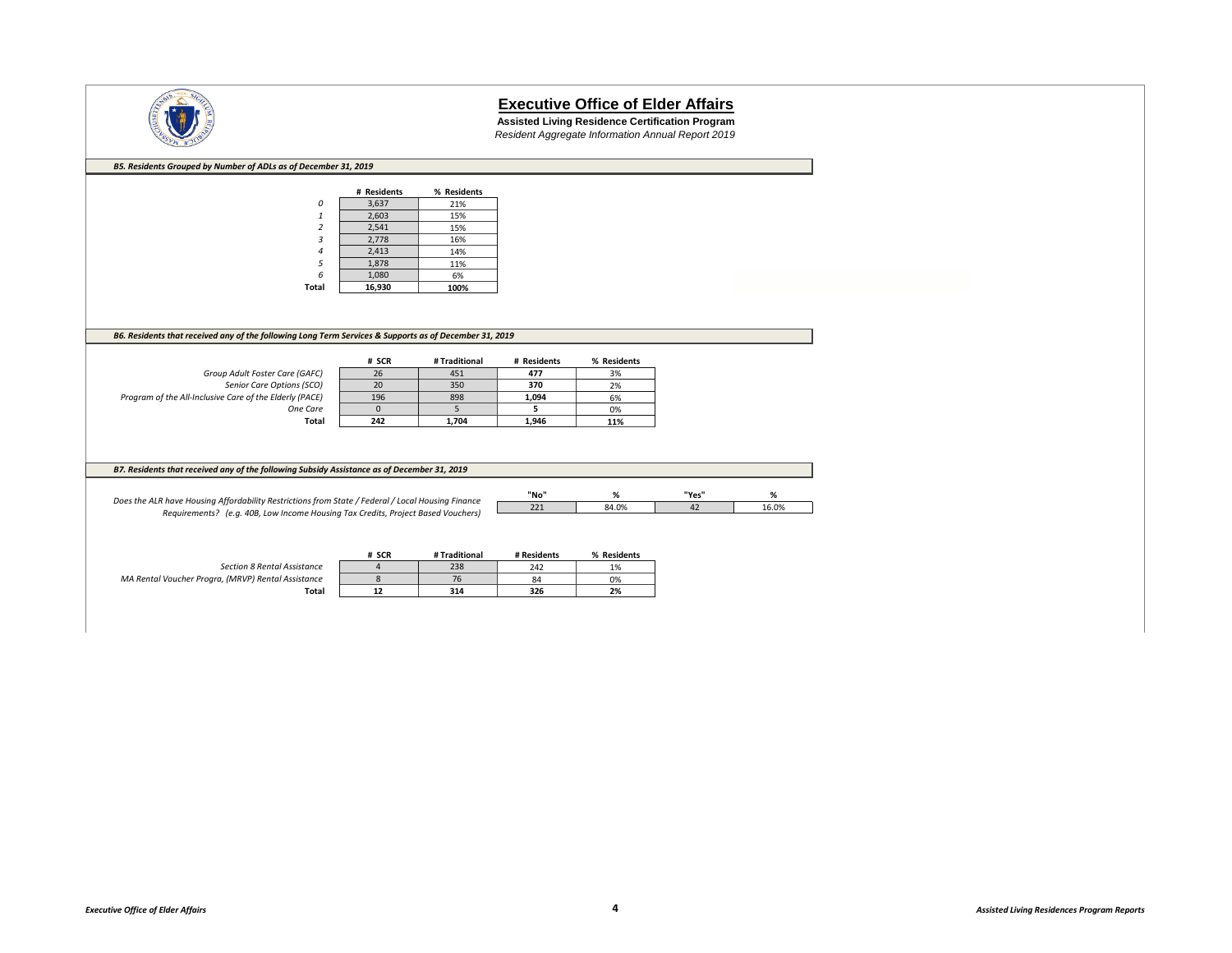

**Assisted Living Residence Certification Program** *Resident Aggregate Information Annual Report 2019*

| C1. Monthly Census Data for Calendar Year 2019                                                                                                                                       |                            |                                |                                   |               |                           |            |                             |
|--------------------------------------------------------------------------------------------------------------------------------------------------------------------------------------|----------------------------|--------------------------------|-----------------------------------|---------------|---------------------------|------------|-----------------------------|
|                                                                                                                                                                                      |                            |                                |                                   |               |                           |            |                             |
|                                                                                                                                                                                      | Jan                        | Feb                            | Mar                               | Apr           | May                       | Jun        |                             |
| <b>Resident Census</b>                                                                                                                                                               | 16,541                     | 16,508                         | 16,565                            | 16,540        | 16,650                    | 16,692     |                             |
| Unit Occupancy                                                                                                                                                                       | 15,119                     | 15,113                         | 15,136                            | 15,168        | 15,268                    | 15,331     |                             |
|                                                                                                                                                                                      | Jul                        | Aug                            | Sep                               | Oct           | Nov                       | <b>Dec</b> |                             |
| <b>Resident Census</b>                                                                                                                                                               | 16,759                     | 16,871                         | 16,948                            | 17,036        | 16,999                    | 16,995     |                             |
|                                                                                                                                                                                      |                            |                                |                                   |               |                           |            |                             |
| Unit Occupancy                                                                                                                                                                       | 15,388                     | 15,488                         | 15,523                            | 15,622        | 15,598                    | 15,627     |                             |
|                                                                                                                                                                                      |                            |                                |                                   | #             |                           |            |                             |
|                                                                                                                                                                                      |                            |                                | Average Monthly Resident Count    | 16,759        |                           |            |                             |
|                                                                                                                                                                                      |                            | Average Monthly Unit Occupancy |                                   | 15,365        |                           |            |                             |
|                                                                                                                                                                                      |                            |                                | <b>Average Residents Per Unit</b> | 1.09          |                           |            |                             |
|                                                                                                                                                                                      |                            |                                |                                   |               |                           |            |                             |
|                                                                                                                                                                                      |                            |                                |                                   |               |                           |            |                             |
|                                                                                                                                                                                      |                            |                                |                                   |               |                           |            |                             |
|                                                                                                                                                                                      |                            |                                |                                   |               |                           |            |                             |
|                                                                                                                                                                                      |                            | # Traditional                  |                                   |               |                           |            |                             |
| # Units Occupied by Unrelated Individuals                                                                                                                                            | # SCR<br>762               | 602                            | # Units<br>1,364                  | % Units<br>8% |                           |            |                             |
|                                                                                                                                                                                      |                            |                                |                                   |               |                           |            |                             |
|                                                                                                                                                                                      |                            |                                |                                   |               |                           |            |                             |
|                                                                                                                                                                                      |                            |                                |                                   |               |                           |            |                             |
|                                                                                                                                                                                      |                            |                                |                                   |               |                           |            |                             |
|                                                                                                                                                                                      |                            | # Residents                    | % Reason                          |               | <b>Anticipated Deaths</b> |            | <b>Unanticipated Deaths</b> |
|                                                                                                                                                                                      | Death                      | 2,748                          | 35%                               |               | 2,109                     |            | 639                         |
| Moved to SNF or Other Higher Level of Care                                                                                                                                           |                            | 2,684                          | 34%                               |               |                           |            |                             |
|                                                                                                                                                                                      | Financial / Non-Payment    | 373                            | 5%                                |               |                           |            |                             |
|                                                                                                                                                                                      | Respite Stay Concluded     | 730                            | 9%                                |               |                           |            |                             |
|                                                                                                                                                                                      | Moved to Another ALR in MA | 431                            | 6%                                |               |                           |            |                             |
| Moved Out of State (Regardless of New Setting Type)                                                                                                                                  |                            | 252                            | 3%                                |               |                           |            |                             |
| C2. Units Occupied by 2 or More Unrelated Individuals as of December 31, 2019<br>C3. Reasons for Move-Outs during Calendar Year 2019<br>Returned Home or to Other Independent Living | Other                      | 435<br>167                     | 6%<br>2%                          |               |                           |            |                             |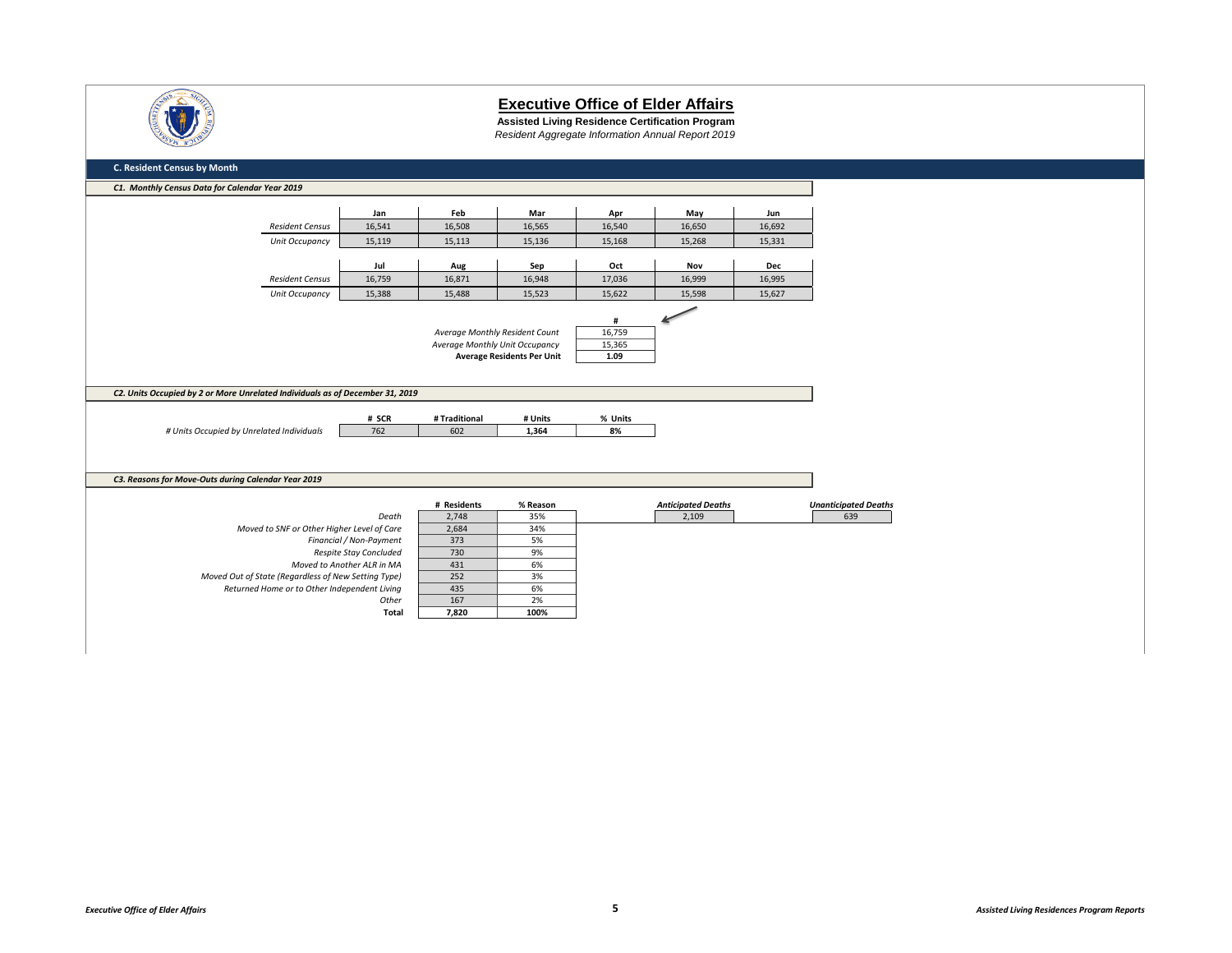

**Assisted Living Residence Certification Program** *Resident Aggregate Information Annual Report 2019*

#### *C4. Length of Residency based on Move-Outs during Calendar Year 2019*

|                       | # Residents | % Move Outs |
|-----------------------|-------------|-------------|
| $<$ 3 Months          | 1,393       | 18%         |
| $3 - 5$ Months        | 757         | 10%         |
| 6 - 8 Months          | 602         | 8%          |
| $9 - 11$ Months       | 514         | 7%          |
| 1 Year - 1.9 Years    | 1,512       | 19%         |
| 2 Years - 2.9 Years   | 1,104       | 14%         |
| 3 Years - 3.9 Years   | 712         | 9%          |
| 4 Years - 4.9 Years   | 462         | 6%          |
| 5 Years - 5.9 Years   | 270         | 3%          |
| 6 Years - 6.9 Years   | 170         | 2%          |
| 7 Years - 7.9 Years   | 97          | 1%          |
| 8 Years - 8.9 Years   | 76          | 1%          |
| 9 Years - 9.9 Years   | 47          | 1%          |
| 10 Years - 14.9 Years | 85          | 1%          |
| > 15 Years            | 19          | 0%          |
| Total                 | 7.820       | 100%        |

#### **D. Security Features**

*D1. Video Surveillance Utilization*

*Does your Assisted Living Residence utilize Video Surveillance?*

*If "Yes", is there a written Policy & Procedure describing the use & maintenance of the Surveillance System?*

*If the ALR has Video Surveillance, what sections of the building does the Video Surveillance capture?*

| "No" | %     | "Yes" | %     |
|------|-------|-------|-------|
| 80   | 30.4% | 183   | 69.6% |
|      |       |       |       |
| "No" | %     | "Yes" | %     |
| 65   | 35.5% | 118   | 64.5% |

| <b>Exterior</b> | %     |
|-----------------|-------|
| 13              | 7.1%  |
|                 |       |
| <b>Interior</b> | %     |
|                 | 21.3% |

| <b>Both</b> |       |
|-------------|-------|
|             | 71.6% |

*If "Interior" or "Both", select all applicable locations that have Video Surveillance:*

| Main Entrance Ways Only                 | 73  | 42.9% |
|-----------------------------------------|-----|-------|
| Main Entrance & Other Means of Earess   | 150 | 88.2% |
| <b>Common Areas</b>                     | 102 | 60.0% |
| <b>Hallways Throughout the Building</b> | 83  | 48.8% |
| Common Areas & Hallways of SCRs Only    | 83  | 48.8% |
| Other                                   |     | 8.8%  |

| : have Video Surveillance: | # Totals | %     |
|----------------------------|----------|-------|
| Main Entrance Ways Only    | 73       | 42.9% |
| & Other Means of Egress    | 150      | 88.2% |
| <b>Common Areas</b>        | 102      | 60.0% |
| s Throughout the Building  | 83       | 48.8% |
| s & Hallways of SCRs Only  | 83       | 48.8% |
| Other                      | 15       | 8.8%  |